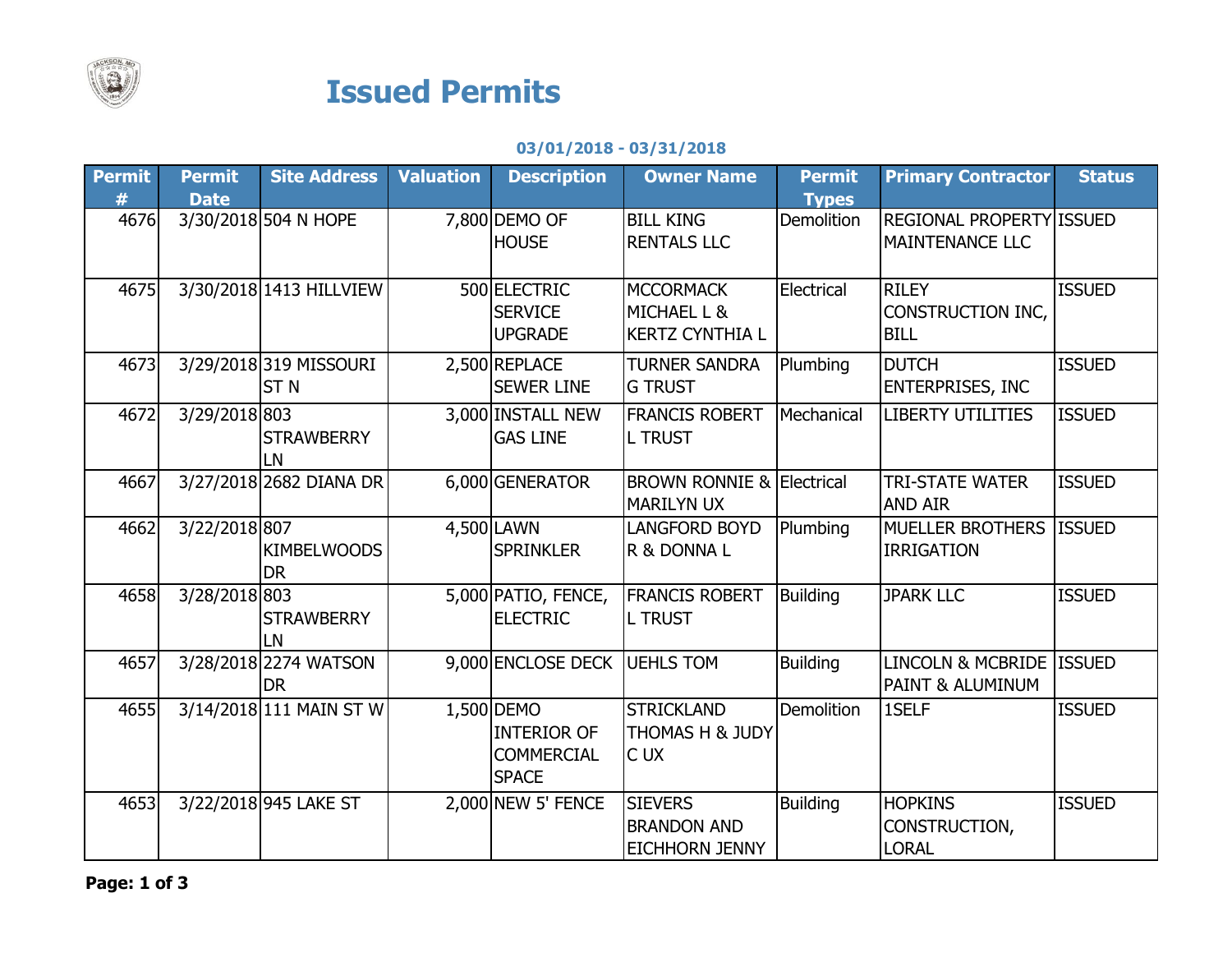| 4650 | 3/21/2018 1316     | <b>PRIMROSE LN</b>                     | 2,500 NEW | <b>OUTBUILDING</b>                                                | <b>ASHBY MARC</b>                                              | <b>Building</b> | 1SELF                                                          | <b>ISSUED</b> |
|------|--------------------|----------------------------------------|-----------|-------------------------------------------------------------------|----------------------------------------------------------------|-----------------|----------------------------------------------------------------|---------------|
| 4649 |                    | 3/22/2018 618/620 OHIO<br><b>ST</b>    |           | 1,100 FRAME PORCH<br><b>OVER STEPS</b>                            | <b>WILLS DAVID</b>                                             | <b>Building</b> | <b>JASON J SMITH</b>                                           | <b>ISSUED</b> |
| 4648 |                    | 3/22/2018 304 ELM ST                   |           | 1,500 REPLACE<br><b>SIDEWALK AND</b>                              | <b>SEWING GERALD</b><br>R.                                     | Building        | <b>JASON J SMITH</b>                                           | <b>ISSUED</b> |
| 4645 |                    | 3/19/2018 1415 DONNA<br><b>LYNN DR</b> |           | 100 ADD GRAVEL                                                    | <b>ZURBRIGGEN</b><br>PARKING SPACE TERESA & DUSTIN             | <b>Building</b> | 1SELF                                                          | <b>ISSUED</b> |
| 4638 |                    | 3/20/2018 2064 WALTON<br><b>DR</b>     |           | 5,000 INSTALL SIGNS                                               | <b>MAKA JACKSON</b><br><b>LLC</b>                              | Building        | <b>CANEDY SIGN &amp;</b><br><b>GRAPHICS</b>                    | <b>ISSUED</b> |
| 4635 | 3/23/2018 2067 PAR | <b>CIRCLE</b>                          |           | 1,875 PATIO AND<br><b>DECK ADDITION</b>                           | YANCEY DOROTHY Building                                        |                 | SEMO CONCRETE                                                  | <b>ISSUED</b> |
| 4631 | 3/30/2018 3702     | BAINBRIDGE                             |           | 92,784 NEW SHOP<br>AND PLUMBING UX                                | <b>WELKER TIMOTHY Building</b><br>WITH ELECTRIC S & MICHELLE D |                 | 1SELF                                                          | <b>ISSUED</b> |
| 4626 |                    | 3/12/2018 702 HILLCREST<br><b>DR</b>   |           | 174,115 NEW SING FAM<br><b>RES BASEMENT</b><br><b>UN FINISHED</b> | <b>JACKSON</b><br><b>DRYWALL LLC</b>                           | <b>Building</b> | <b>JACKSON DRYWALL</b><br>CO, LLC                              | <b>ISSUED</b> |
| 4624 |                    | 3/6/2018 853 MORGAN<br><b>ST</b>       |           | 134,460 NEW SING FAM<br><b>RES ON SLAB</b>                        | <b>JENNINGS</b><br><b>MASONRY</b>                              | <b>Building</b> | <b>JENNINGS MASONRY</b><br><b>CONTRACTORS, LLC</b>             | <b>ISSUED</b> |
| 4622 |                    | 3/8/2018 402 ELM ST                    |           | 3,000 NEW DECK                                                    | <b>WILLIAMS</b><br><b>KENNETH E &amp;</b><br><b>LORI ETAL</b>  | <b>Building</b> | <b>BEUSSINK &amp; SALYER</b><br>CONSTRUCTION CO,<br><b>INC</b> | <b>ISSUED</b> |
| 4618 |                    | 3/1/2018 526 MAIN ST W                 |           | 18,000 ATTACHED<br><b>SIGN TO</b><br><b>BUILDING</b>              | <b>MONTGOMERY</b><br><b>BANK</b>                               | Sign            | COAST TO COAST<br>SIGNS, LLC                                   | <b>ISSUED</b> |
| 4606 | 3/6/2018 1047      | <b>WESTBROOK</b><br>LN                 |           | 130,000 NEW SING FAM<br><b>RES ON SLAB</b>                        | <b>DOWD BENJAMIN</b>                                           | <b>Building</b> | <b>DOWD COMPANYS</b><br><b>LLC</b>                             | <b>ISSUED</b> |